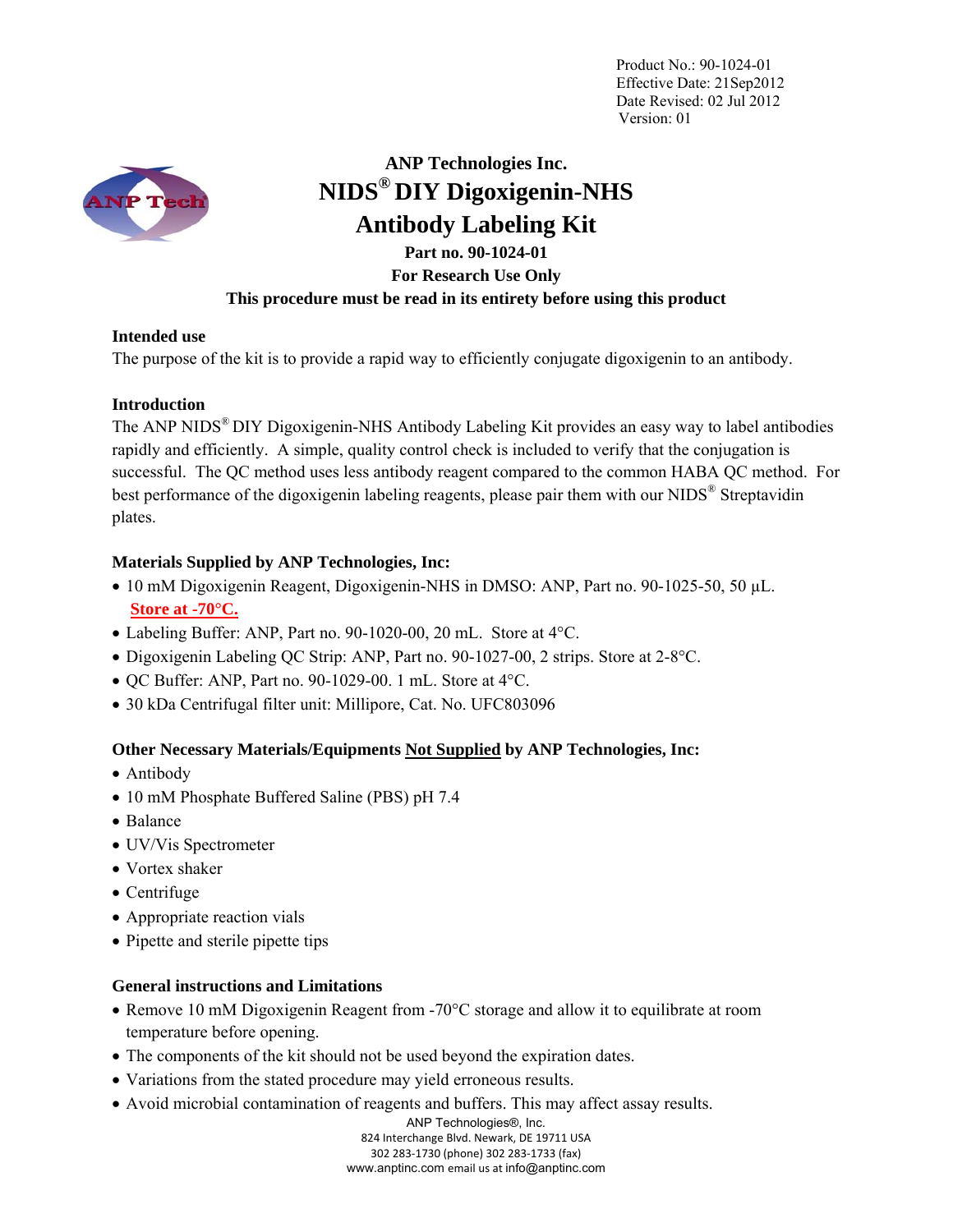

## **ANP Technologies Inc. NIDS® DIY Digoxigenin-NHS Antibody Labeling Kit**

Individual results may vary due to differences in technique, reagent preparation, containers, etc.

### **Safety**

It is important to **wear gloves when handling the 10 mM Digoxigenin Reagent**, because it is a toxic reagent. Handle all other materials with proper personal protective equipment.

### **Calculations**

 Determine the mass of antibody to be digylated and calculate the volume of 10 mM Digoxigenin Reagent required to add to the antibody to maintain a recommended molar ratio of 15:1:

| mg Antibody                    | 15 mmol Digoxigenin Reagent | $106$ uL | $\mathbf{L} = \mu L$ Digoxigenin Reagent required |
|--------------------------------|-----------------------------|----------|---------------------------------------------------|
| MW <sub>antibody</sub> mg/mmol | 1 mmol Antibody             | 10 mmol  |                                                   |

### **Example for 0.5 mg of an IgG type antibody (MW=150,000 mg/mmol):**

| $0.5$ mg Ig $G$               | 15 mmol Digoxigenin Reagent | $10^{\rm o}$ uL | $=$ 5 µL Digoxigenin Reagent required |
|-------------------------------|-----------------------------|-----------------|---------------------------------------|
| $150000$ mg/mmol <sup>"</sup> | 1 mmol IgG                  | 10 mmol         |                                       |

### **Digoxigenin Labeling Procedure**

- 1.Measure the absorbance of the antibody at 280 nm. For solids, dissolve the antibody in PBS first and then perform the measurement. Divide by the extinction coefficient to determine the concentration of the antibody.
- 2. Add 0.5-2 mg antibody and 2 mL Labeling Buffer to the filter unit and centrifuge (suggested centrifuge settings are 6000 RCF for 15 minutes at 4ºC).
- 3. Discard filtrate from the filter unit, add 2 mL of Labeling Buffer and centrifuge again under the same settings. Repeat once.
- 4. Transfer the retentate from the filter unit into an appropriately sized tube. Rinse the filter unit with  $\sim$ 200 µL Labeling Buffer and transfer the rinse solution into the tube; repeat once. Dilute the antibody to about 1 mg/mL using Labeling Buffer; this solution will be designated solution **A**. **Note: Perform QC steps 1, 2, 4 and 5 using solution A.**
- 5. Add the required volume of 10 mM Digoxigenin Reagent (calculated previously) to the tube containing solution **A** and mix well. Allow the reaction to incubate on a shaker on low speed for 1 hour at room temperature.

ANP Technologies®, Inc. 824 Interchange Blvd. Newark, DE 19711 USA 302 283‐1730 (phone) 302 283‐1733 (fax) www.anptinc.com email us at info@anptinc.com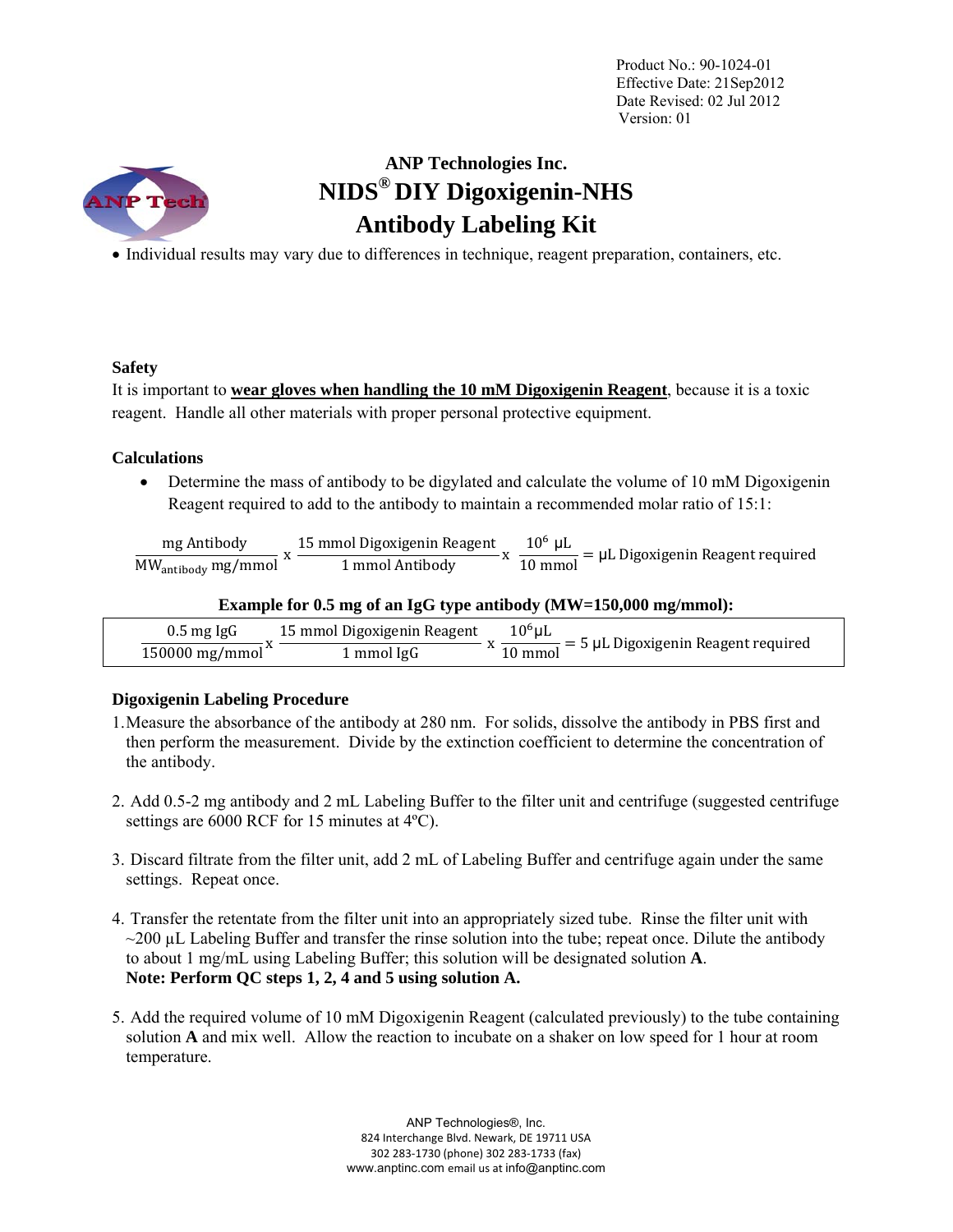

# **ANP Technologies Inc. NIDS® DIY Digoxigenin-NHS Antibody Labeling Kit**

- 6. Transfer the reaction mixture from the reaction tube to the previously used filter unit. Rinse the reaction tube with  $\sim$ 200  $\mu$ L PBS and transfer the rinse solution into the filter unit; repeat once.
- 7. Add 2 mL of PBS to the filter unit and centrifuge (suggested centrifuge settings are 6000 RCF for 15 minutes at 4ºC).
- 8. Discard filtrate from the filter unit, add 2 mL of PBS and centrifuge again under the same settings. Repeat once.
- 9. Transfer the retentate from the filter unit into a vial with a screw cap. Rinse the filter unit with  $\sim$ 200  $\mu$ L of the PBS and transfer the rinse solution into the vial containing the retentate; repeat once. Dilute the labeled antibody to about 1mg/mL with PBS; this solution will be designated solution **B**. **Note: Perform QC steps 1, 3, 4 and 5 using solution B.**
- 10. Measure the absorbance of **B** at 280 nm and divide by the extinction coefficient to determine the concentration of labeled antibody.
- 11. Store the labeled antibody using the same condition that is optimal for the non-labeled antibody.

## **QC test of Digoxigenin Labeled Antibody:**

- 1. Remove two Digoxigenin Labeling QC Strips from their pouches.
- 2. Using a pipette, transfer a 0.1-0.5 μL drop of solution **A** onto the center area of the membrane of one strip. Designate this strip as the control strip. Wait 1 minute for the spot to dry. **Note: For very small volumes allow capillary action to pull the drop onto the membrane surface; do not scratch the membrane of the strip.**
- 3. Using a different pipette tip, transfer a 0.1-0.5 μL drop of solution **B** onto the center area of the membrane of the other strip. Designate this strip as the test strip. Wait 1 minute for the spot to dry.
- 4. Using an adjustable pipette, transfer 100 μL of the QC Buffer to the sample well of each of the strips. Allow to run for 10 minutes.
- 5. The control strip should develop no color. If the labeling was successful, the test strip will develop a red spot where the drop was placed; if the labeling was not successful, the spot will not develop a red color.

**Disclaimer:** If the control strip develops a red spot where the original antibody drop was placed, then it is recommended to use an ELISA method to QC the labeled antibody.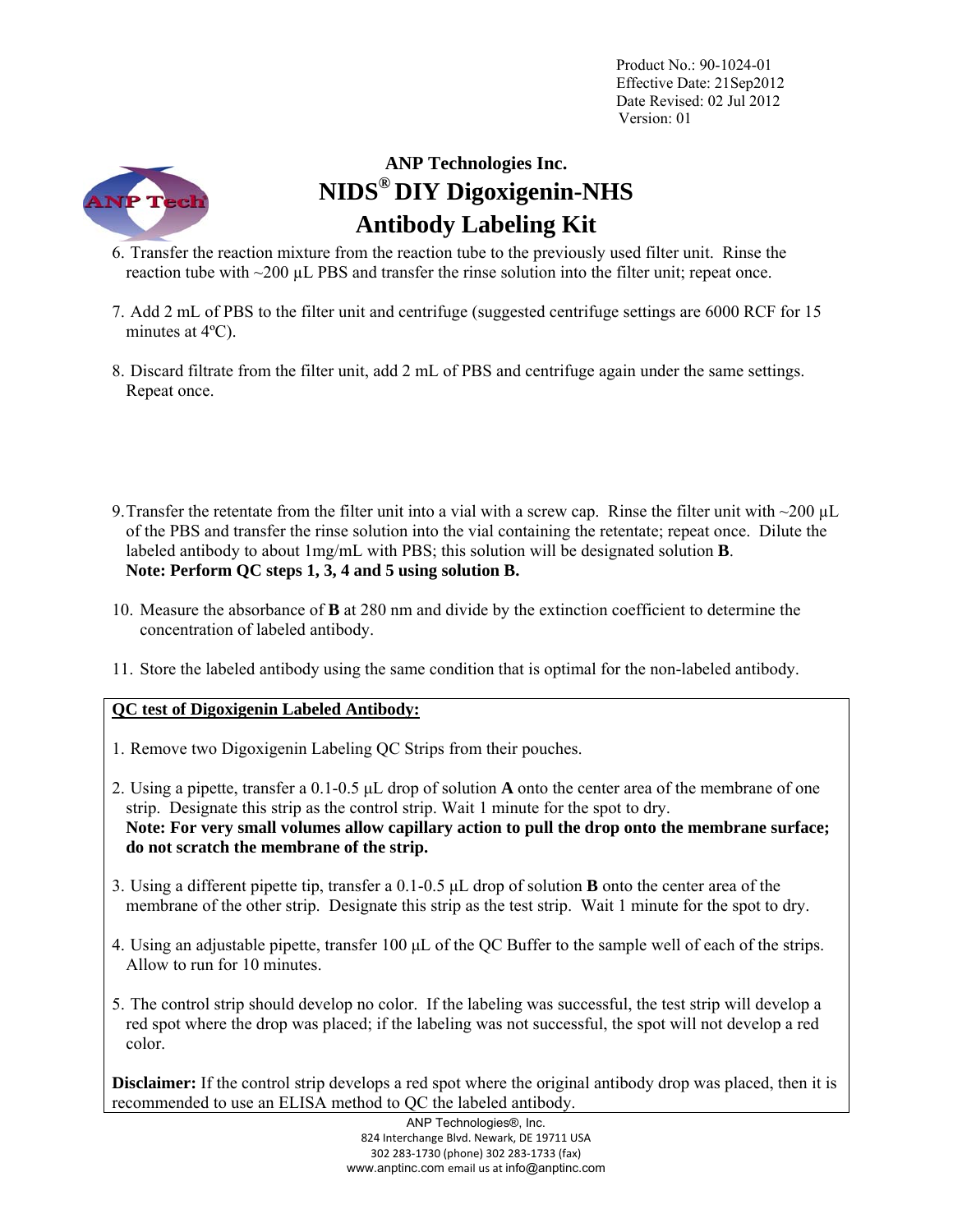

**ANP Technologies Inc. NIDS® DIY Digoxigenin-NHS Antibody Labeling Kit** 

ANP Technologies®, Inc. 824 Interchange Blvd. Newark, DE 19711 USA 302 283‐1730 (phone) 302 283‐1733 (fax) www.anptinc.com email us at info@anptinc.com